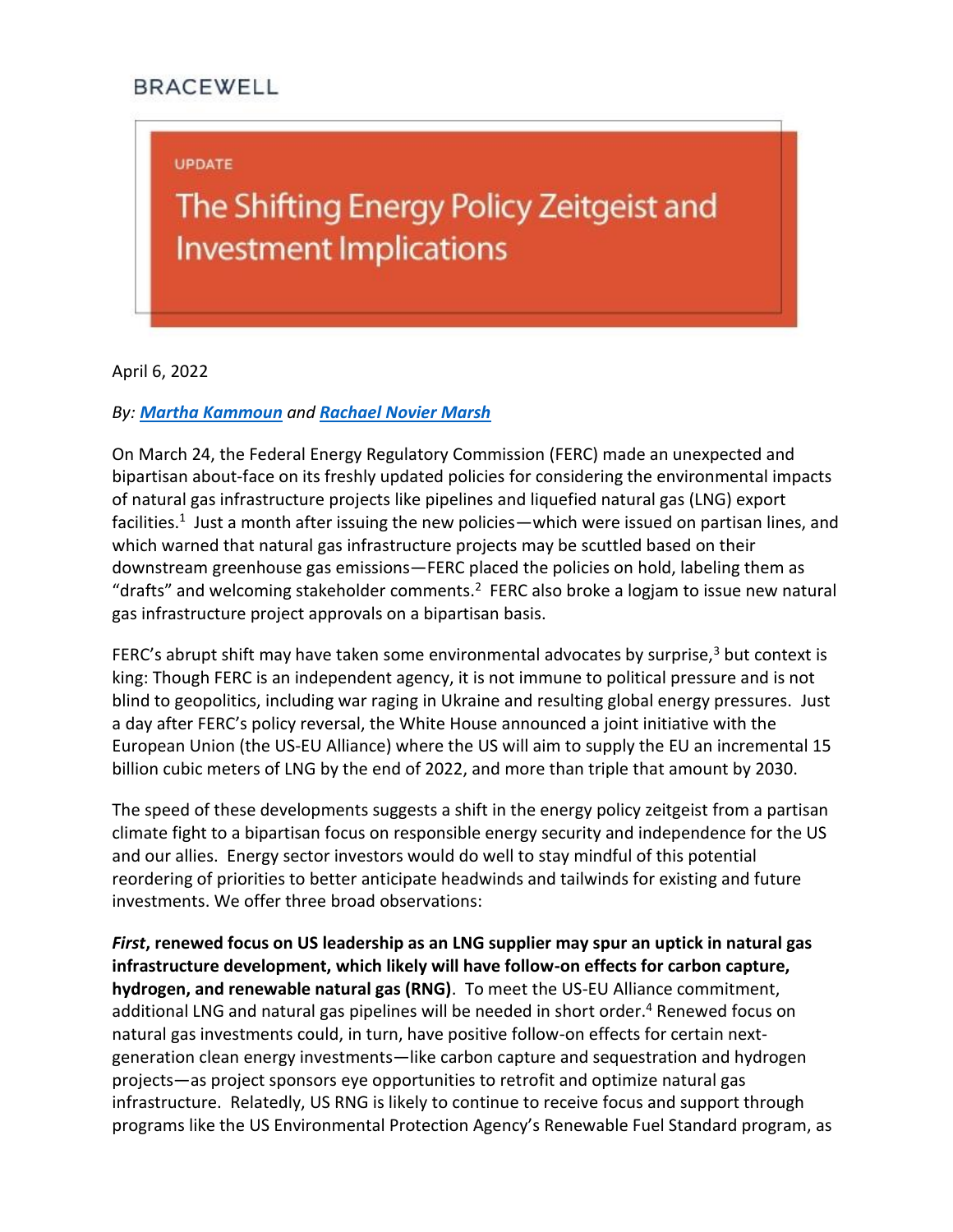expanded reliance on clean fuels is consistent with the policy goal of promoting responsible energy security at home and abroad (recognizing that the volume of US RNG is not significant enough to meet Europe's requirements). All that said, in assessing the US-EU Alliance as a potential driver of opportunities, investors in US infrastructure should remain mindful of nearer-term limitations and risks. On the export front, US LNG projects entail navigating a years-long permitting process and multi-year construction timelines: a quick practical reality check will reveal that there will be limited US LNG capacity additions before 2025 and no quick fix. On the import side, limitations include current import capacity constraints in Europe and potential geopolitical uncertainties associated with some LNG supply arrangements.<sup>5</sup>

*Second***, renewed focus on US independence and protectionism may create new complexity for renewable energy, battery storage, or electric vehicle investments.** Investments in wind, solar and battery storage resources as well as the electrification of the transportation sector naturally align with a focus on responsible energy independence because they decrease dependence on fossil fuels while also providing environmental benefits. However, policy trends toward US protectionism and US independence from foreign commodities and equipment, like panels for solar and nickel and lithium for storage or electric vehicles, could create new challenges (and opportunities) worth watching. Examples of these trends include:

- *Solar*. The solar sector is facing a new potential supply-chain setback now that the Department of Commerce is moving forward with a solar antidumping investigation.<sup>6</sup> The measure exacerbates existing supply-chain challenges for the solar industry, including recent tariff extensions (albeit with some carve-outs). Notably, both the Biden and Trump administrations maintained the tariff extensions, suggesting bipartisan support and thus potential longevity for these policies.
- *Offshore Wind.* As part of its auction process for the award of offshore leases, the Bureau of Ocean Energy Management is creating incentives for bidders to commit to domestic supply-chain investments as well as workforce and training. And for its part, last week the US House of Representatives passed the Coast Guard Authorization Act of 2022 on a bipartisan basis. The bill prioritizes domestic workers over foreign mariners working on offshore wind turbine installation vessels, and stoked fears among clean energy advocates that, if the bill ever becomes law, it could stymie offshore development.
- *Storage and Electric Vehicle Batteries*. President Biden has announced plans to invoke the Defense Production Act to boost domestic extraction of rare earth minerals needed for the production of battery materials to power electric vehicles, which is intended to help fuel the growth of the US minerals mining sector.

The protectionist trend may deepen if parts of the Build Back Better (BBB) proposed legislation —which was debated for most of 2021 before coming to a screeching halt in December— resurface as expected.<sup>7</sup> The BBB included incentives for domestic manufacturing to accompany virtually all of its proposed renewable energy tax credits and reimbursements, and such incentives could now have bipartisan tailwinds.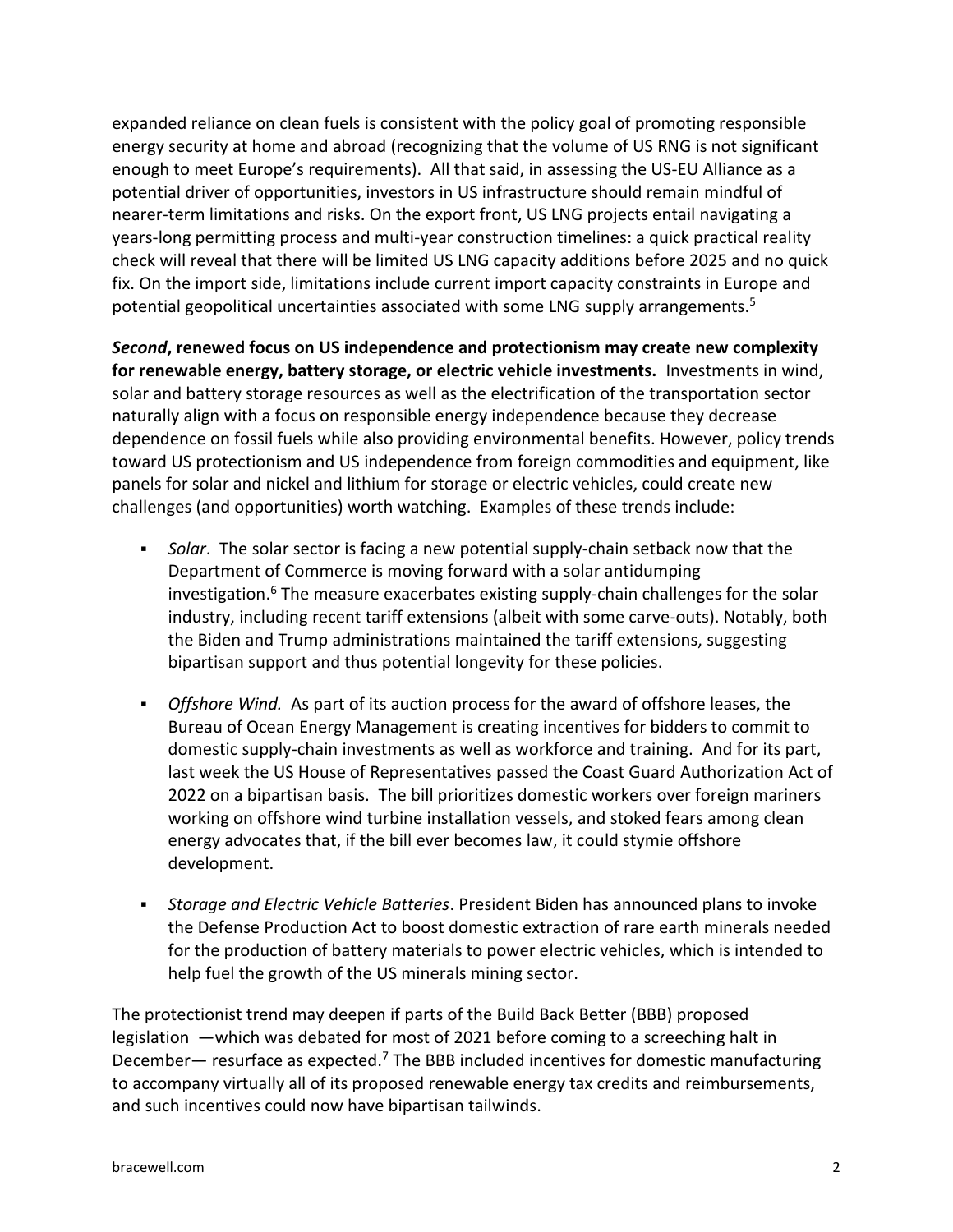In this policy environment, investors in the renewable, battery storage, and electric vehicle space would do well to scrutinize supply chain costs and labor availability in the course of their deal diligence and seek-out opportunities to leverage any new federal policies that support domestic mining and manufacturing.

*Looking ahead***, calls for responsible energy security and the rise of cyber threats from abroad could give policymakers new reason to coalesce around power grid investments.** Any path to clean energy security in the US runs through the power grid, which will require not only significant investment in new infrastructure to connect clean generation sources to load centers, but also the modernization of older infrastructure—all in the face of new cyber and other grid threats. To date, the Biden administration's efforts to promote transmission investments have lacked ambition. The Infrastructure Investment and Jobs Act features measures to support advancements and investment in both cybersecurity and transmission, but with only relatively modest project funding and many new implementation questions.<sup>8</sup> And for its part, last year FERC launched a proceeding to reform interstate transmission planning rules, but any resulting new rules may not be fully implemented for years to come.<sup>9</sup> These measures fall well short of the transformative action needed to modernize the grid and get long-haul transmission lines built. Time will tell, but the current bipartisan focus on energy security and independence—punctuated by headlines warning of new power-grid threats—may create new urgency around promoting grid investments, with particular emphasis on cybersecurity and grid reliability and resilience (key bipartisan priorities).

\* \* \*

The energy policy conversation in the US is changing, accelerated by the harrowing war unfolding in Ukraine. Investors today may not be facing a wholly *new* challenge, per se, but a greater one: generating returns in a policy environment that places new weight on energy independence and security while also maintaining a focus on climate concerns.

1. *Certification of New Interstate Natural Gas Facilities*, 178 FERC ¶ 61,107 (2022); *Consideration of Greenhouse Gas Emissions in Natural Gas Infrastructure Project Reviews*, 178 FERC ¶ 61,108 (2022).

2. *Order on Draft Policy Statements*, 178 FERC ¶ 61,197 (2022).

\_\_\_\_\_\_\_\_\_\_\_\_\_\_\_\_\_\_\_\_\_\_\_\_\_\_\_\_\_\_\_\_\_\_\_\_\_\_\_\_\_\_\_\_\_\_\_\_\_\_\_

3. FERC pursued the new policies against the backdrop of a series of DC Circuit court decisions faulting FERC's environmental review and consideration of greenhouse gas emissions. *E.g.*, *Food & Water Watch v. FERC*, No. 20-1132, 2022 WL 727037 (D.C. Cir. Mar. 11, 2022).

4. The development of needed infrastructure could be further buoyed if FERC course-corrects and provides more regulatory certainty.